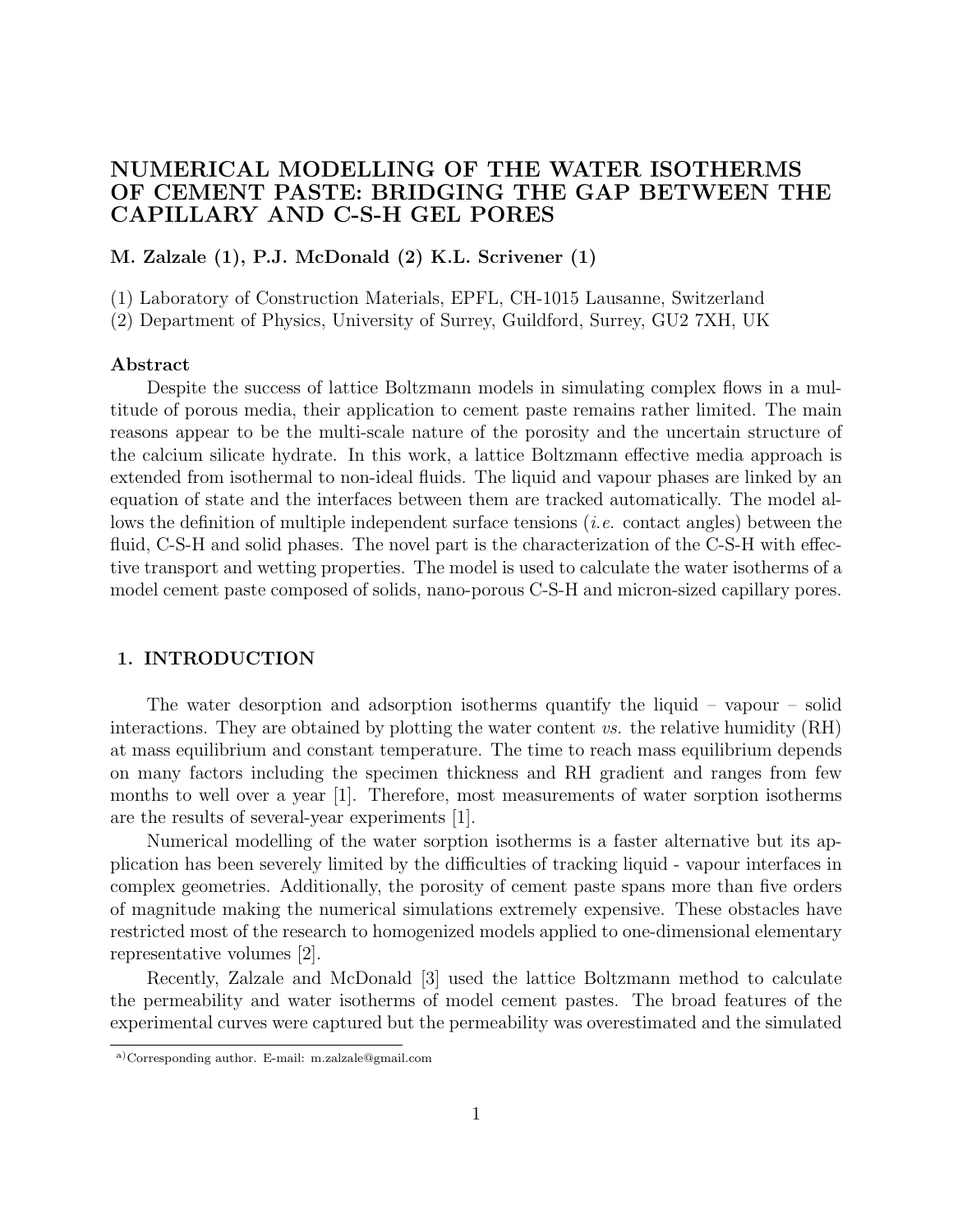isotherms lacked breadth, mainly due to the absence of nanometre-sized gel pores in the microstructures. To overcome these problems, Zalzale *et al.* [4] included the C-S-H gel pores in permeability simulations by using an effective media approach where the C-S-H is described with effective transport properties. The simulated permeability span the whole range of experimental measurements and the results showed that the degree of capillary water saturation is a very plausible explanation for the large experimental scatter. The results also showed that the role of the weakly-permeable C-S-H, omitted in earlier modelling studies, is critical to determine the permeability at low capillary porosity or low degree of capillary water saturation.

In this work, the lattice Boltzmann effective media approach presented in [4] is extended to include multi-phase non-ideal fluids. The ability of the model is demonstrated by calculating the water isotherms of model cement paste composed of impermeable solid phase, micron-sized pores and nano-porous calcium silicate hydrate treated as effective media with effective transport and wetting properties.

### 2. METHODS

#### 2.1. Free energy approach

The equilibrium properties of a one-component non-ideal fluid with no solid surfaces can be described by a Landau free energy functional [5, 6, 7]:

$$
\Psi = \int_{V} dV \left[ \psi \left( T, \rho \right) + \frac{\chi}{2} \left( \partial_{\alpha} \rho \right)^{2} \right]. \tag{1}
$$

In this case,  $\int_V dV \rho$  is the total mass of a fluid of density  $\rho$  at temperature T and  $\psi(T, \rho)$ is the free energy density of the bulk phase. The second term of the RHS of equation 1 describes the liquid – vapour interfaces and  $\chi$  is a constant related to the surface tension between the liquid and vapour phases. This free energy can be incorporated in the lattice Boltzmann algorithm via a pressure tensor in the equilibrium functions that contains the equation of state of the fluid [8, 9]. More information about the pressure tensor and the equilibrium functions can be found in [10, 11].

### 2.2. Wetting dynamics

The contact angle Θ quantifies the wettability of a solid surface by a liquid via the Young's equation [12]. Hence, the wetting dynamics can be incorporated in the lattice Boltzmann simulations by creating a boundary condition that reproduces Young's equation in equilibrium [7]. The solid – liquid and solid – vapour surface tensions can be incorporated in the Landau free energy functional by the addition of a surface term [7] so that the total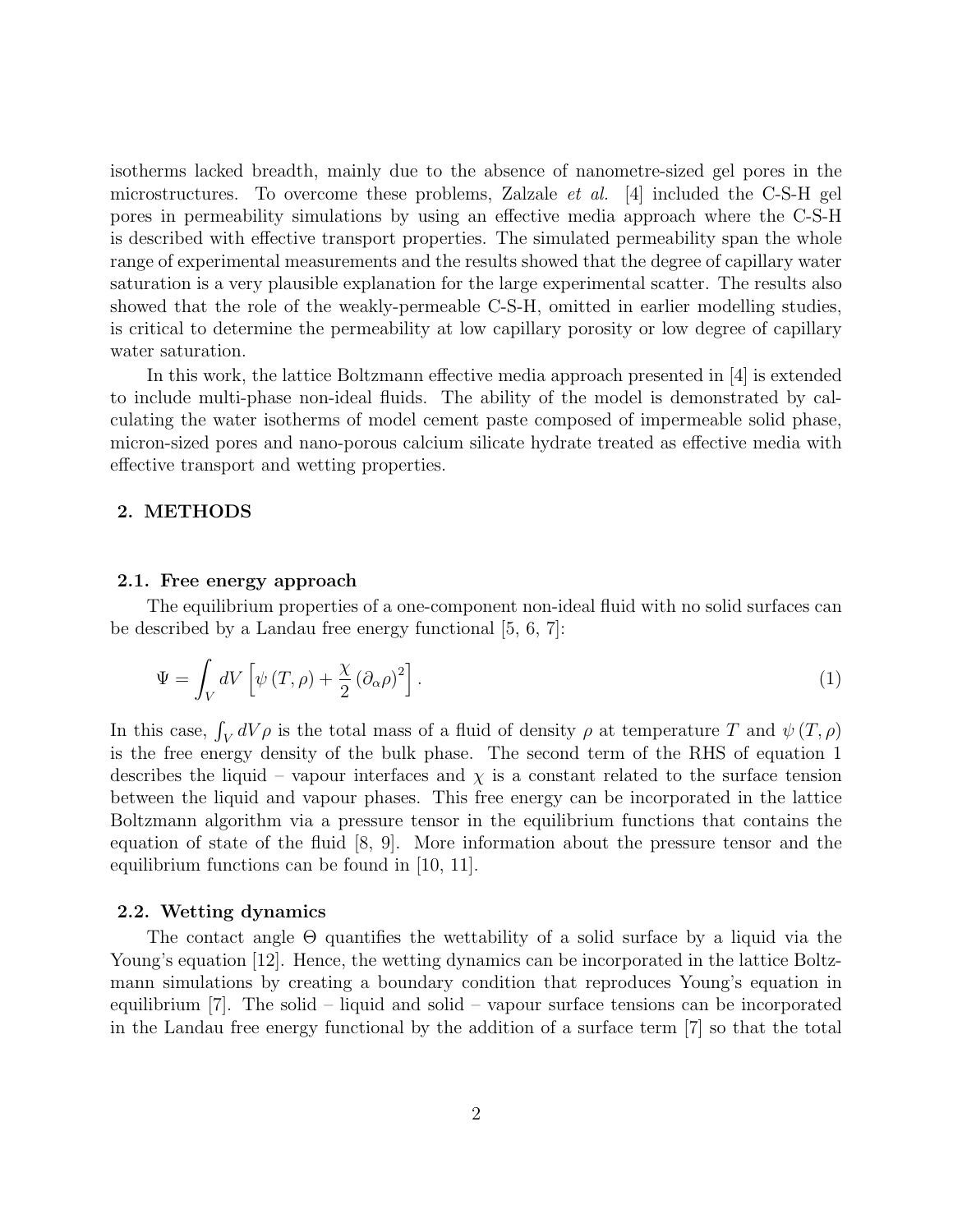free energy becomes:

$$
\Psi = \int_{V} dV \left[ \psi (\theta, \rho) + \frac{\chi}{2} (\partial_{\alpha} \rho)^{2} \right] + \int_{S} dS \Phi (\rho_{s}) \tag{2}
$$

where S is the surface bounding V. The surface free energy density  $\Phi(\rho_s)$  depends only on the fluid density at the surface  $\rho_s$ . Following some assumptions described in [7, 10], the desired contact angle Θ can be imposed in the simulation by calculating the required wetting potential  $\phi$  where  $\Phi(\rho_s) = -\phi \rho_s$ .

### 2.3. Effective wetting properties

In this part, we introduce "grey" C-S-H nodes and aim to characterize them with effective wetting properties (the effective transport properties were previously described in [3]). The presence of grey nodes in the lattice Boltzmann simulations creates an additional class of bulk nodes. Thus, the volume term of equation 1, originally including only the fluid nodes, should henceforth include the grey nodes. Moreover, the presence of grey nodes creates additional classes of surfaces. Accordingly, the equation characterizing the wetting properties,  $\int_S dS \Phi(\rho_s)$ , is extended to:

$$
\sum_{\varsigma} \int_{S_{\varsigma}} dS_{\varsigma} \Phi_{\varsigma} (\rho_{\varsigma}) \tag{3}
$$

where the sum is over the classes of surfaces  $\zeta$ . In the simplest case, the surfaces are:

$$
\varsigma \subset \left\{ \begin{array}{c} \text{fluid over solid nodes} \\ \text{fluid over grey nodes} \\ \text{grey over solid nodes} \end{array} \right\} \tag{4}
$$

and each one of them can be characterized with an independent wetting potential and thus an independent contact angle. Lastly, it is assumed that the grey nodes contribute an effective energy to the total free energy through their internal wetting via  $\int_{V_{grey}} dV_{grey} \Phi_{grey} (\rho_{grey})$ where  $\Phi_{grey}$  ( $\rho_{grey}$ ) characterizes the internal wetting of the grey nodes. The total free energy therefore becomes:

$$
\Psi = \int_{V} dV \left[ \psi \left( \theta, \rho \right) + \frac{\chi}{2} \left( \partial_{\alpha} \rho \right)^{2} \right] + \sum_{\varsigma} \int_{S_{\varsigma}} dS_{\varsigma} \Phi_{\varsigma} \left( \rho_{\varsigma} \right) + \int_{V_{grey}} dV_{grey} \Phi_{grey} \left( \rho_{grey} \right). \tag{5}
$$

## 3. WATER ISOTHERMS OF THE CAPILLARY AND GEL PORES

The lattice Boltzmann model presented above is demonstrated on a three-dimensional cement paste model microstructure generated with  $\mu$ ic [13] The structure comprises impermeable solids, weakly-permeable C-S-H and capillary pores. It is  $30 \times 30 \times 15 \ \mu m^3$  in size, has a microstructural resolution of 0.5  $\mu$ m and a capillary porosity of 9.2%.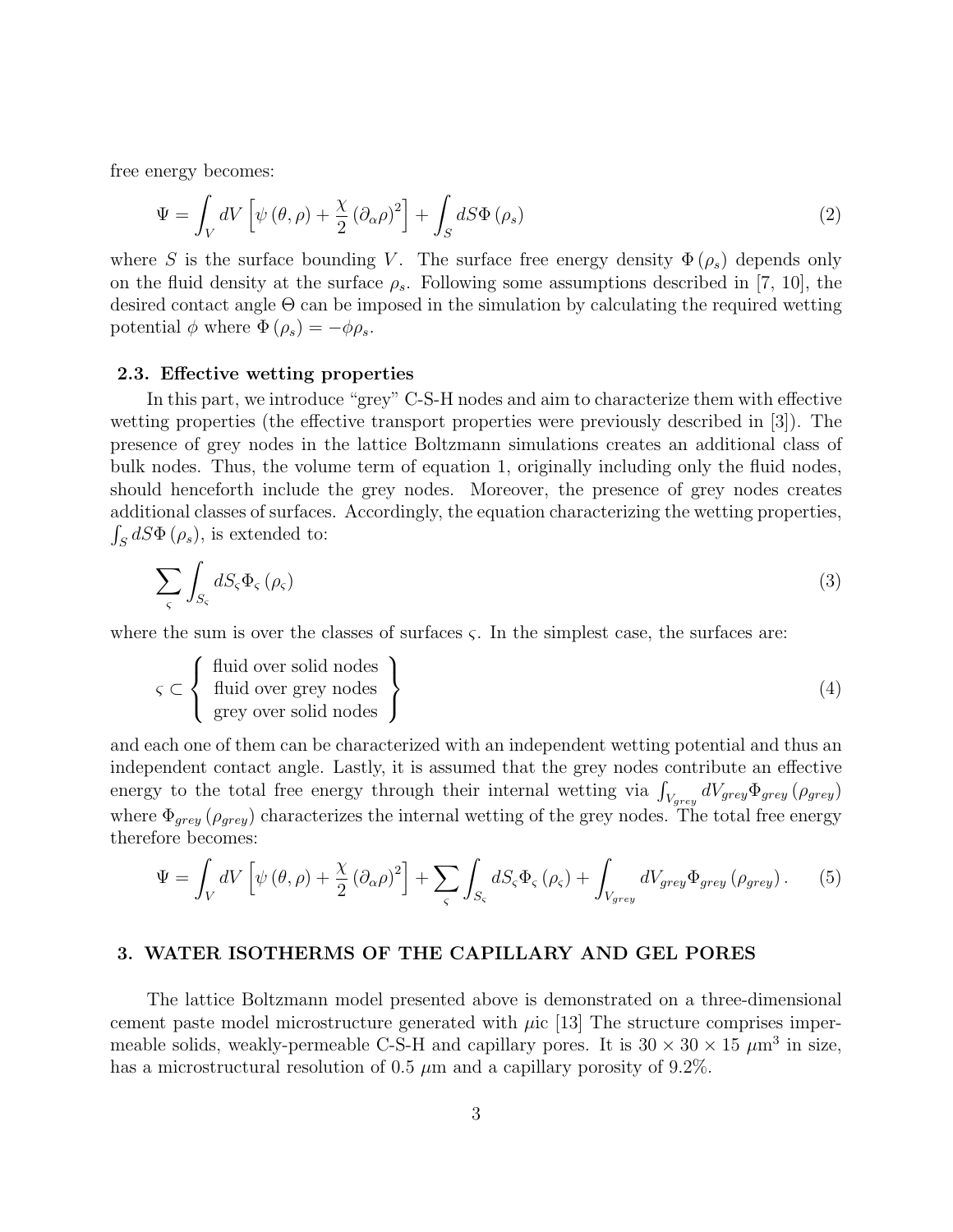To model adsorption and desorption using a lattice Boltzmann algorithm, the model cement paste is put in contact with a source of vapour at a controlled relative humidity (RH). All the capillary and gel pores are initially saturated with liquid and the source is initialized to 100% RH. Once the system is equilibrated, the RH of the source is progressively reduced and the system re-equilibrated at each RH step. Afterwards, the RH is progressively increased back to 100%. Finally, the water isotherms are obtained by plotting the average density in the fluid nodes as a function of the relative humidity.

Each C-S-H node was considered a grey node with an internal wetting potential. The fluid – solid wetting potential was set to  $\phi_{fluid/solid} = 0.23$  in order to return a liquid – solid contact angle of  $\Theta = 30^{\circ}$ . The additional interface wetting potentials were set to  $\phi_{fluid/C-S-H} = 0.23$  and  $\phi_{C-S-H/solid} = 0.27$  in order to return contact angles of  $\Theta_{fluid/C-S-H}$ 30° and  $\Theta_{C-S-H/solid} = 0$ °, respectively.

Figure 1 shows the calculated desorption and adsorption isotherms for two different internal wetting potentials of the C-S-H. The mass of adsorbed fluid is normalized by the pore volume. The figure also shows the contribution of each of the two pore networks separately (capillary pores and C-S-H nodes). The calculated water isotherms have two main steps. The first corresponds to the capillary pores and the second to the smaller C-S-H ge pores. The capillary pores start emptying at 100% but the most considerable step happens between 90 and 75% RH. The relative humidities at which the main emptying and filling steps of the C-S-H gel pores occur depend on the internal wetting potential  $\phi_{C-S-H}$ . Figure 1 also shows that, as expected, as  $\phi_{C-S-H}$  is increased, the ability of the C-S-H to retain water during desorption and to attract water during adsorption is also increased.



Figure 1: Model water isotherms of the capillary and gel pores of cement paste. The mass of adsorbed fluid is normalized the pore volume (capillary pores and C-S-H nodes). The internal wetting potential of the C-S-H is  $\phi_{C-S-H} = 0.27$  or  $\phi_{C-S-H} = 0.54$ .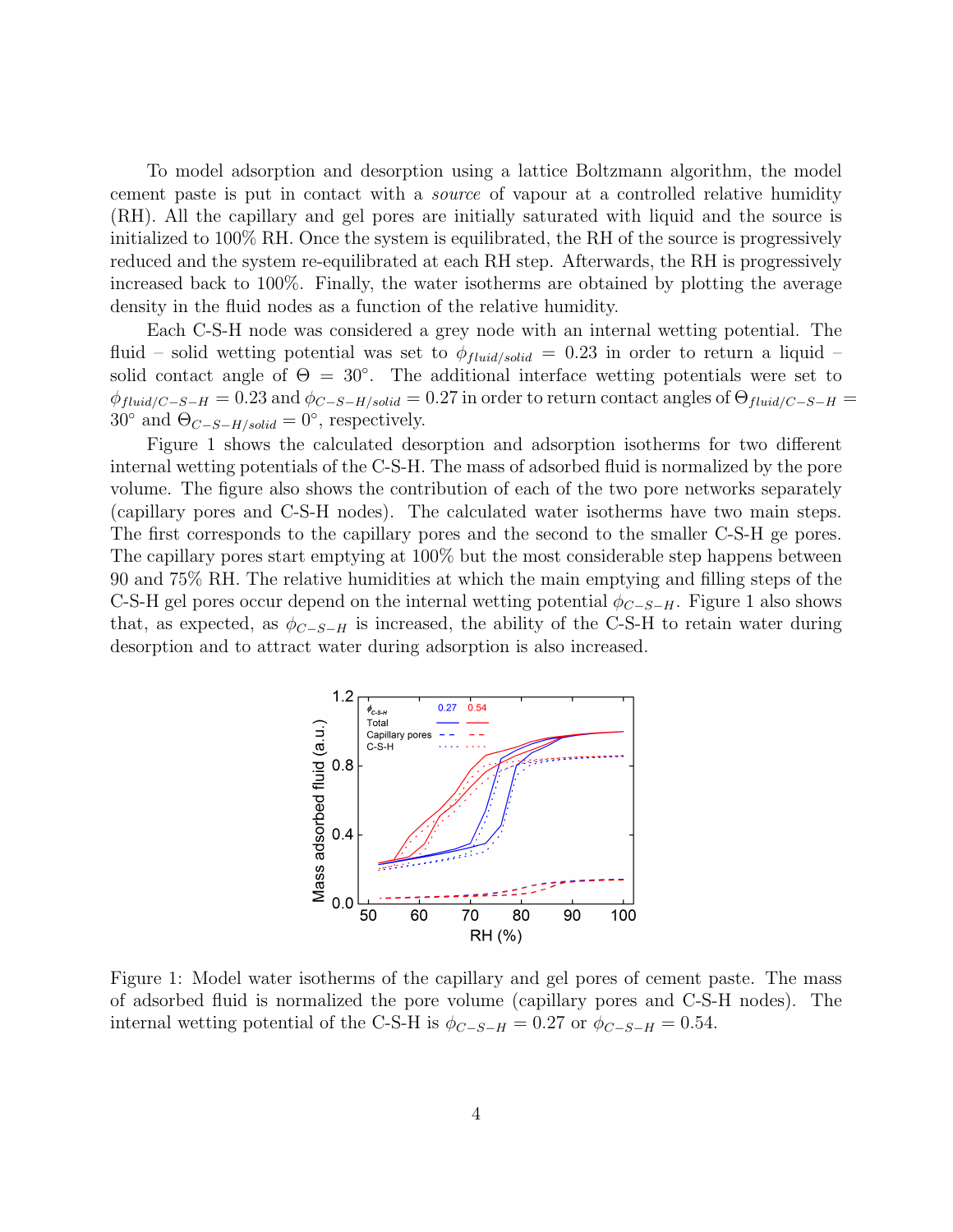## 4. CONCLUSIONS

A lattice Boltzmann model was developed which allows successful:

- Description of the fluid with an equation of state and an implicit tracking of the liquid – vapour interfaces.
- Description of the fluid / solid boundaries with a wetting potential that defines the contact angle.
- Introduction of grey C-S-H nodes with *effective* transport and wetting properties. The internal wetting potential  $\phi_{\text{grey}}$  is linked with the water isotherms of the C-S-H grey nodes. This wetting potential could ultimately be mathematically linked with a characteristic pore size.
- Description of the interactions that arise following the introduction of grey nodes: the fluid / grey and the grey / solid boundaries are characterized with wetting potentials that define the corresponding contact angles.

The model was tested and used to calculate the water isotherms of a 3D model cement paste. The results show:

• Water isotherms with two main steps: the first corresponding to the capillary pores and the second to the C-S-H gel pores.

Finally, the calculated water isotherms will be compared with experimental data in future work.

### 5. ACKNOWLEDGEMENTS

The research leading to these results has received funding from the European Union (FP7 / 2007-2013 grant 264448) and the UK EPSRC (grant EP/H033343/1).

## REFERENCES

- [1] V. Baroghel-Bouny, Water vapour sorption experiments on hardened cementitious materials: Part i: essential tool for analysis of hygral behaviour and its relation to pore structure, Cement and Concrete Research 37 (2007) 414–437.
- [2] V. Baroghel-Bouny, M. Thiery, X. Wang, Modelling of isothermal coupled moisture ion transport in cementitious materials, Cement and Concrete Research 41 (2011) 828–841.
- [3] M. Zalzale, P. J. McDonald, Lattice boltzmann simulations of the permeability and capillary adsorption of cement model microstructures, Cement and Concrete Research 42 (2012) 1601– 1610.
- [4] M. Zalzale, P. J. McDonald, K. L. Scrivener, A 3d lattice boltzmann effective media study: understanding the role of c-s-h and water saturation on the permeability of cement paste, Modelling and Simulation in Materials Science and Engineering 21 (2013) 085016.